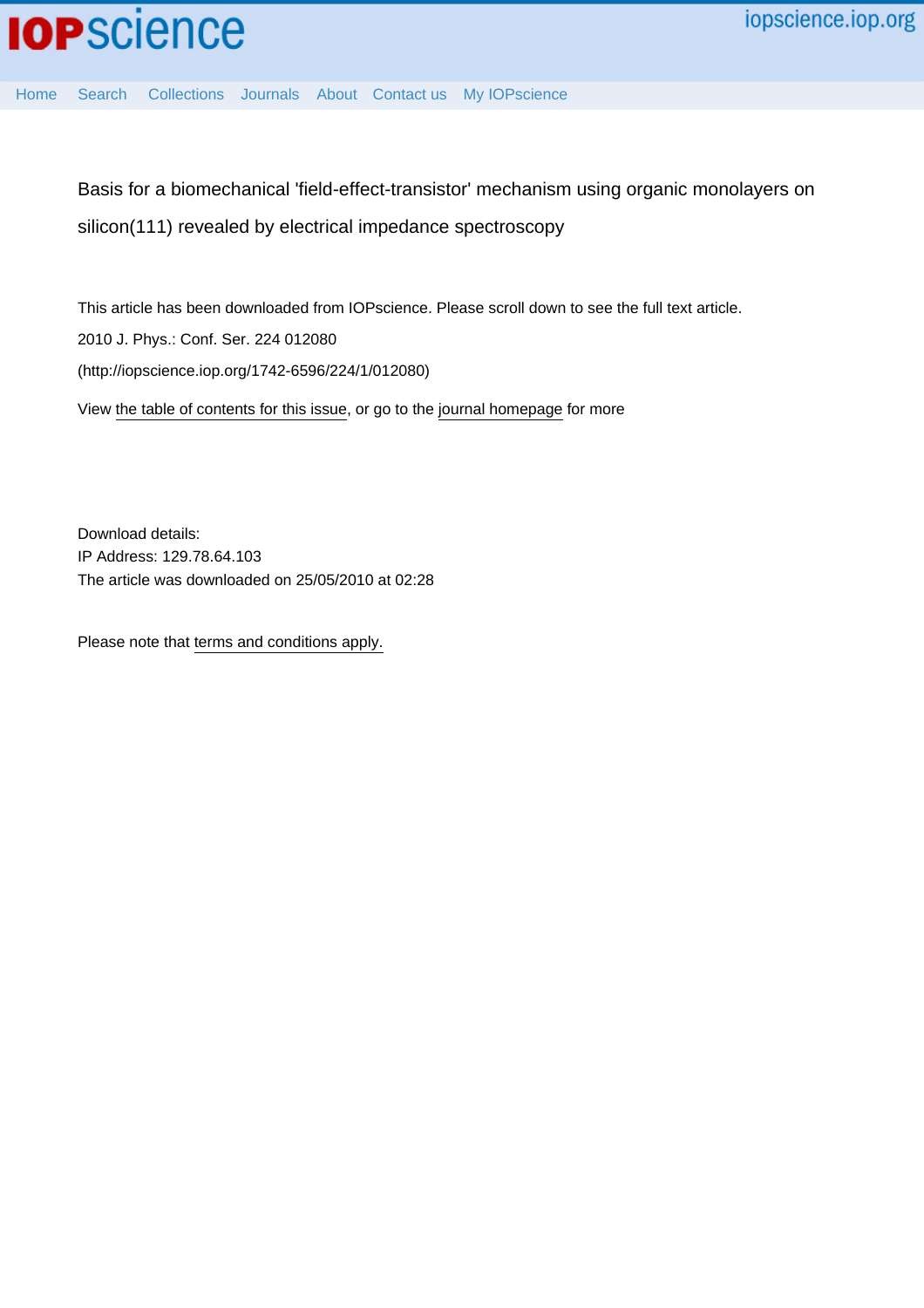Journal of Physics: Conference Series **224** (2010) 012080 doi:10.1088/1742-6596/224/1/012080

# **Basis for a biomechanical 'field-effect-transistor' mechanism using organic monolayers on silicon(111) revealed by electrical impedance spectroscopy**

#### **T C Chilcott, H G L Coster and E L S Wong**

School of Chemical and Biomolecular Engineering

## [terry.chilcott@sydney.edu.au](mailto:terry.chilcott@sydney.edu.au)

**Abstract**. The width of the depletion layer in a silicon wafer and the thickness of an undecanamine organic monolayer covalently attached to the silicon surface was monitored using electrical impedance spectroscopy (EIS) as a function of the bias voltage *V* applied between the monolayer surface and the base of the wafer. The dependence of the depletion layer width on *V* was analogous to that dependency in a conventional field-effect-transistor (FET) in the range  $800 \text{mV} > V > -185 \text{mV}$  and consistent with the monolayer performing the function of a FET insulating gate. Decreases in the monolayer thickness of approximately 4Å were correlated with approximately 100-fold increases in depletion layer width for fixed *V* in the range of  $-185 \text{mV} > V > -800 \text{mV}$ . This illustrates that changes in thickness induced by the immobilization of important biological molecules targeted by reactive groups incorporated into such a monolayer, could also induce field effects with similar amplification potential to the conventional FET. Thus bio-recognition in a FET-biosensor could occur directly via the mechanics of immobilization rather than indirectly via post immobilization electrochemistry that electrically induces the field effect and is highly dependent on biochemical conditions.

#### **1. Introduction**

The principal obstacle to the realization of sophisticated devices for sensing, stimulating and mimicking numerous functions performed by biological systems is the long-term robustness of the interface that links biological processes in aqueous environments to electronic circuitry. The interface formed with metals are plagued by notoriously unstable ionic double layers of high impedance that persist even after surfaces are plied with carbon based monolayers to resist corrosion and contamination [1]. Further, the oxide layer on silicon impedes transduction of biological signals.

Present research is directed towards attaching monolayers directly to the hydride-terminated silicon substrate via formation of robust Si-C bonds [2] which facilitates fabrication of monolayer surfaces terminated with reactive groups that can immobilize biologically recognizable molecules. Such biosensors are of special interest because transduction of the immobilization event can occur via an electric field effect similar to that which underlies the amplification mechanism of field effect transistors (FETs) [3] in which the FET gating is evoked electrochemically by a secondary process that is highly dependent on the pH of the biological environment, after immobilization.

Here, mechanical activation of a field effect response is reported for an organic monolayer on silicon that illustrates that direct detection of the immobilization event can occur independently of the pH and chemistry of the biological environment.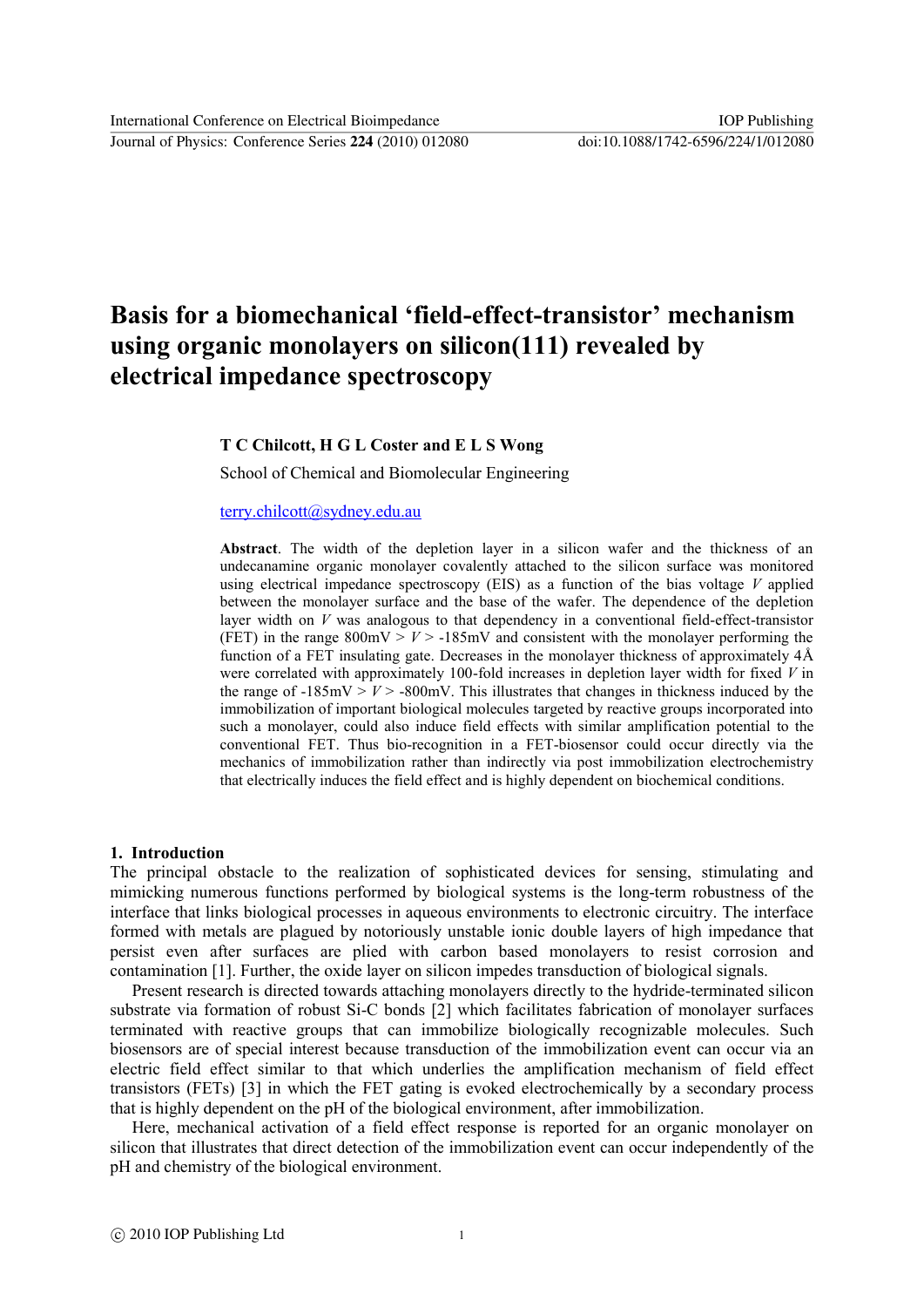Journal of Physics: Conference Series **224** (2010) 012080 doi:10.1088/1742-6596/224/1/012080



**Figure 1.** High resolution Inphaze impedance spectrometer and **(a)** schematic of the characterization chamber illustrating the three-terminal configuration for characterizing **(b)** functionalized surfaces on substrates and specifically **(c)** the field-effect-transistor (FET) construct of an undecanamine monolayer on low-doped silicon. Residue lin-spectra reveal a widening of the FET depletion layer arising from a transition in the gate (monolayer) thickness of **(d)**  $1.2x10^{-9}$  m (-e) to **(e)**  $1.6x10^{-9}$  m (---) at a constant gating voltage *V* of -230 mV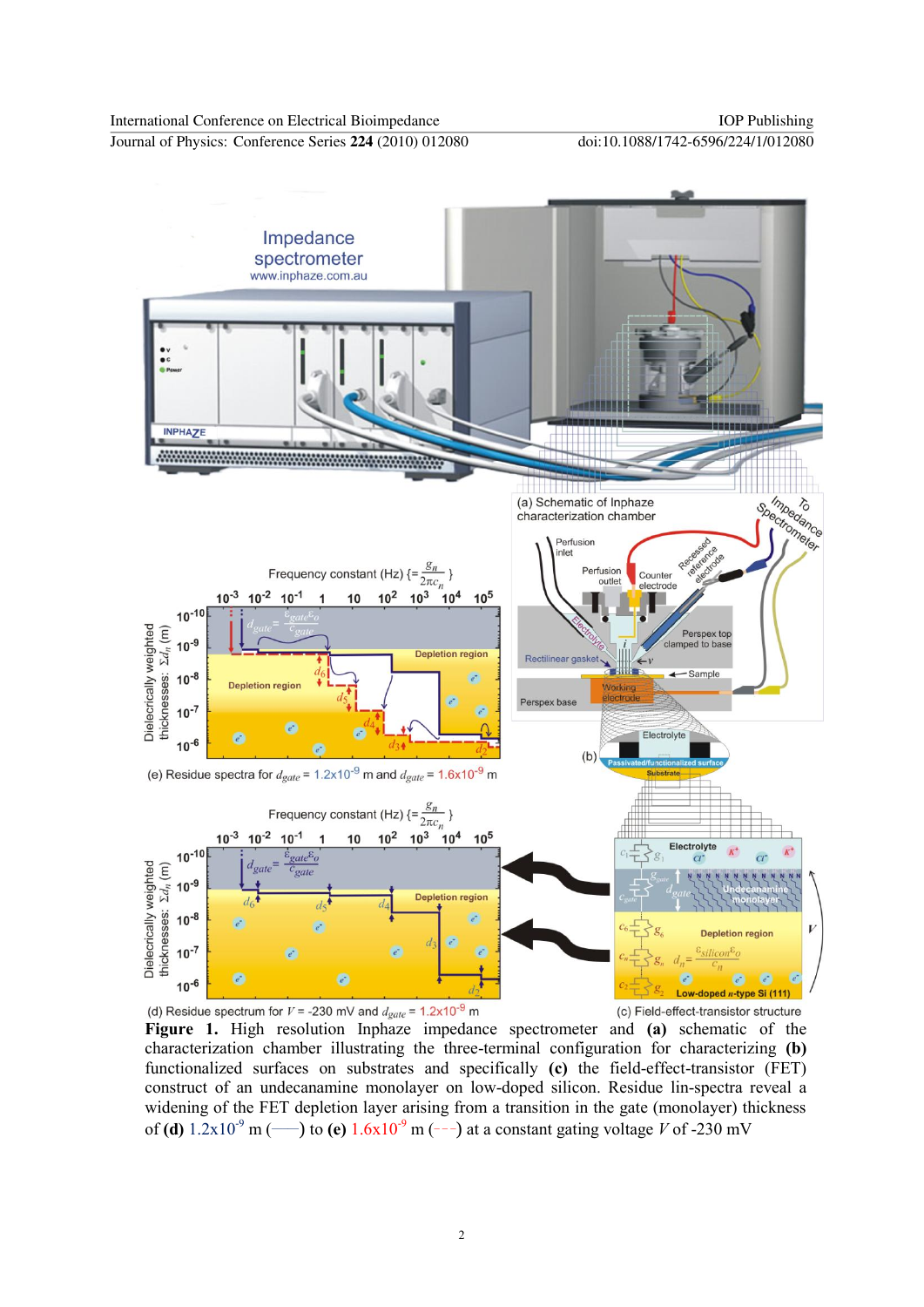Journal of Physics: Conference Series **224** (2010) 012080 doi:10.1088/1742-6596/224/1/012080

### **2. Materials and Methods**

Undecanamine monolayers were prepared according to Böcking et al [4]. Si(111) wafers (n-type, 2- 8 $\Omega$ cm) were cleaved into 15 mm square pieces, cleaned in concentrated H<sub>2</sub>SO<sub>4</sub> :30% H<sub>2</sub>O<sub>2</sub> (3:1, v/v) and rinsed in MilliQ water. Hydrogen terminated Si(111) surfaces were prepared by etching in a deoxygenated 40% solution of NH4F. Silicon pieces were placed into a Teflon holder inside a custom made reaction chamber with a quartz glass window and backfilled with argon. *Tert*-butoxycarbonylprotected  $\omega$ -aminoalkene was injected onto the Si-H terminated surface and irradiation with UV light for 2-3h and rinsed several times with hexane, dichloromethane, tetrahydrofuran and ethanol and blown dry under a stream of nitrogen. The *tert*butoxycarbonyl (*t*-Boc) protecting group was removed by treatment with 25% TFA in dichloromethane for 60 min followed by immersion in 10% NH4OH for 2-3 min to obtain a surface terminated with unprotonated amino groups.

Gallium-indium eutectic was applied to the underside of silicon pieces to form a low-ohmic contact with the working electrode of the Inphaze characterization chamber shown in figure 1(a). A gearing mechanism regulated by springs (not shown) delicately lowered the gasket of rectilinear cross-section onto the functionalized surface to seal a precisely defined 'active' area of  $1.81 \times 10^{-5}$  m<sup>2</sup> while minimizing distortion of the surface at the gasket perimeter. A 100 mM KCl electrolyte wetted the 'active' surface, the counter electrode and the recessed reference electrode (type LF-2 from Innovative Instruments Inc. 8533 Queen Brooks Ct.Tampa, FL 33637, USA). The counter and working electrodes injected sinusoidal current  $i$  of angular frequency  $\omega$  through the surface while the reference electrode monitored the voltage response  $v$ . The amplitude of  $v$  divided by that of  $i$  yielded the impedance magnitude and the phase of  $\nu$  referenced to that of  $i$  yielded the impedance phase  $\phi$ . The conductance and capacitance are given by  $\cos(-\phi)/z$  and  $\sin(-\phi)/\omega/z$ , respectively. The Inphaze chamber design includes special features [5] for ensuring a uniform density of *i* that enables full utilization of the 24 bit acquisition of *v* that yields better than  $\frac{1}{1000}$  degrees resolution in  $\phi$  at values of  $\omega$  as low as  $\frac{1}{1000}$ Hertz [6]. Angstrom resolutions of substructures on silicon [7] and gold [8] have been achieved.

### **3. Results and Discussion**

Figure 2 depicts two quasi steady state capacitance and conductance spectra for the undecanamine monolayer on silicon at a fixed bias. Maxwell-Wagner models fitted to the spectra are shown in figure 2(c). The conductance and capacitance values for the 1<sup>st</sup> Maxwell-Wagner element, i.e.  $g_1$  and  $c_1$ , are consistent with the known properties of the electrolyte. Those values for the  $7<sup>th</sup>$  element yield thickness values ( $d_7 \equiv \varepsilon_r \varepsilon_o/c_7$ ) consistent with those expected for a monolayer comprised principally of hydrocarbon chains of dielectric constant  $\varepsilon = 2$  ( $\varepsilon = 8.85 \times 10^{-12}$  F/m). The  $4 \times 10^{-12}$ m transition in thickness from one quasi state  $(\bullet)$  to the other  $(\bullet)$  is consistent with the reported range of likely canting angles for the undecanamine molecules in such a monolayer [4]. Further, the conductivity values (i.e.  $\sigma_{\overline{r}} = g_7 d_7$ ) are consistent with those expected for such a monolayer and for an insulating gate of a FET, e.g. the silicon dioxide layer in a metal-oxide-silicon-field-effect-transistor (MOSFET).

The transition in monolayer thickness correlates with changes in the properties of the  $2<sup>nd</sup>$ ,  $3<sup>rd</sup>$ ,  $4<sup>th</sup>$ ,  $5<sup>th</sup>$  and  $6<sup>th</sup>$  elements shown in figure 2(c), which can only be attributed to sub-layers induced in the silicon by the field effect. The depth of penetration of the effect is illustrated in the Residue linespectra shown in figures  $1(d)$  and  $1(e)$ . The line-spectrum in figure  $1(d)$  is that for a monolayer thickness of  $12\text{\AA}$  ( $\longrightarrow$ ) and reveals that sub-layers with the lowest frequency constant values, given by  $f_i = g_i/(2\pi c_t)$ , and hence those corresponding to sub-layers of lowest conductance, are consistent with the known properties of a depletion region. Figure 1(e) illustrates that a 4Å increase in the monolayer thickness  $(- - )$  was correlated with increases in the thicknesses of most of the silicon sub-layers resulting in an approximate 100-fold widening of the depletion region to approximately  $0.1 \mu m$ .

This illustrates that the field effect can be induced to a similar extent either physically or electrically. Further, the physical change and the associated field effect are of suitable magnitude for the transduction of the mechanics of immobilization of biologically recognizable molecules to the functionalized surface of an organic gate in a field effect transistor.